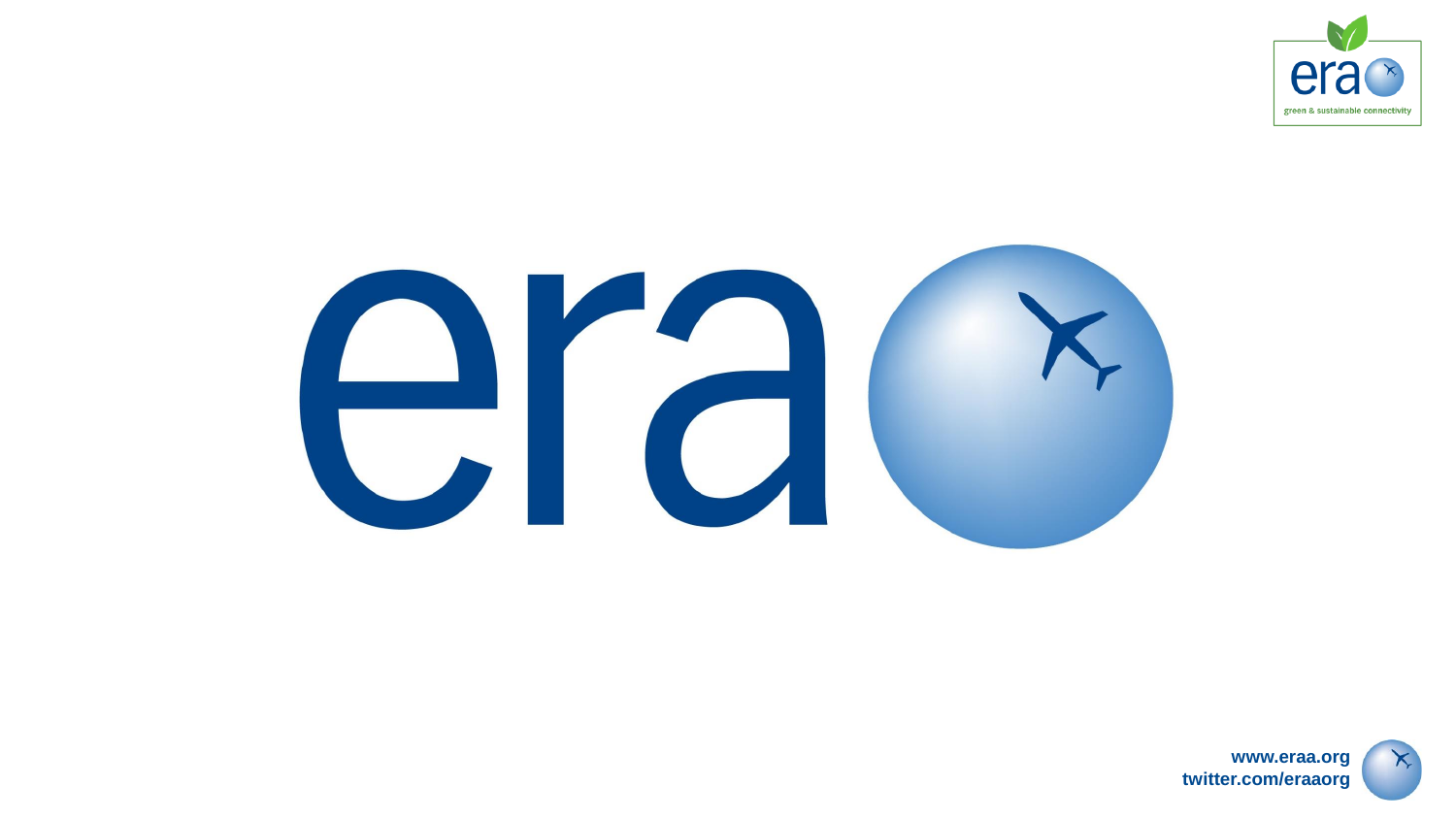

## European Regions Airline Association

28 February 2022

*Martina Di Palma*



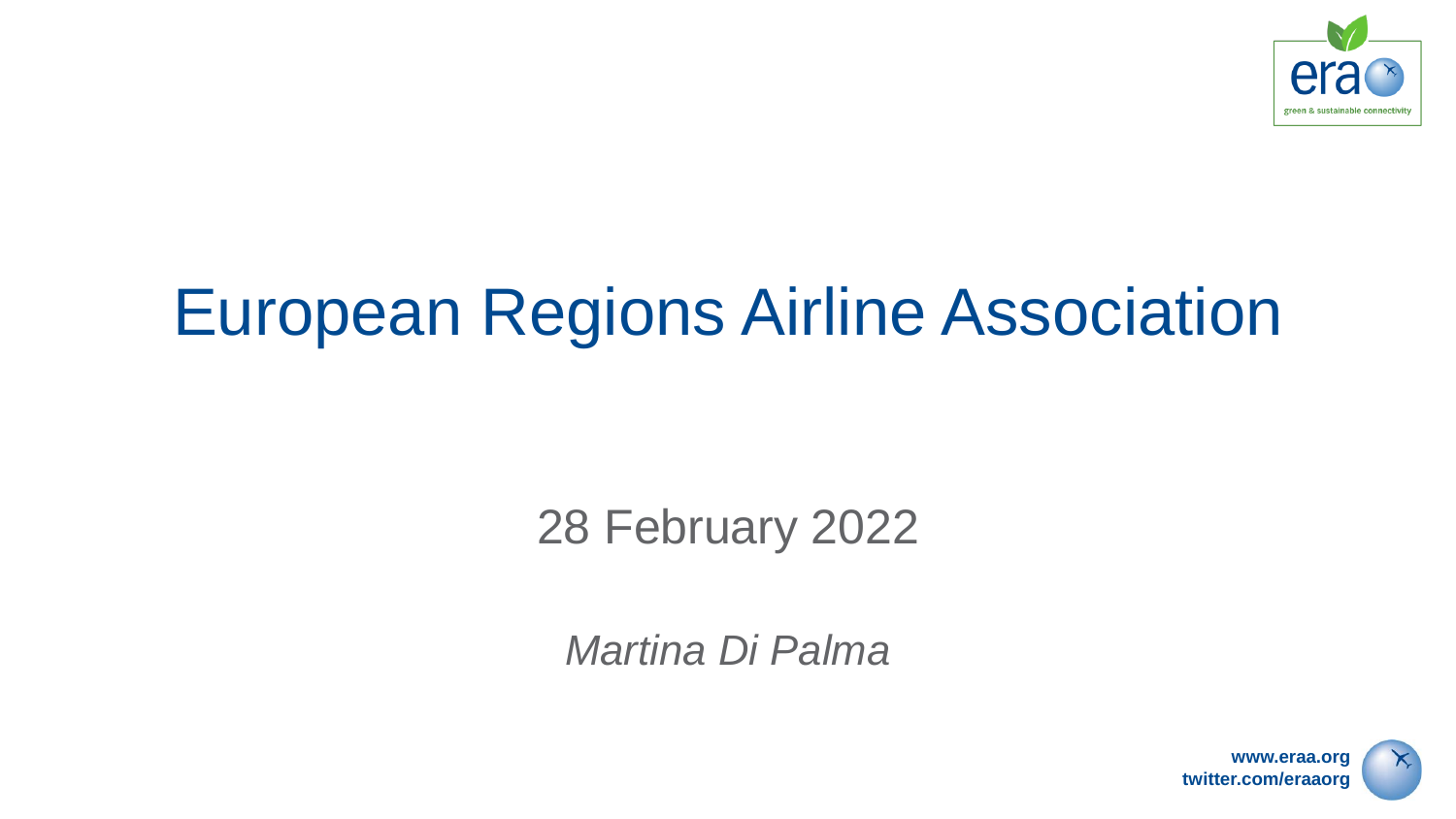



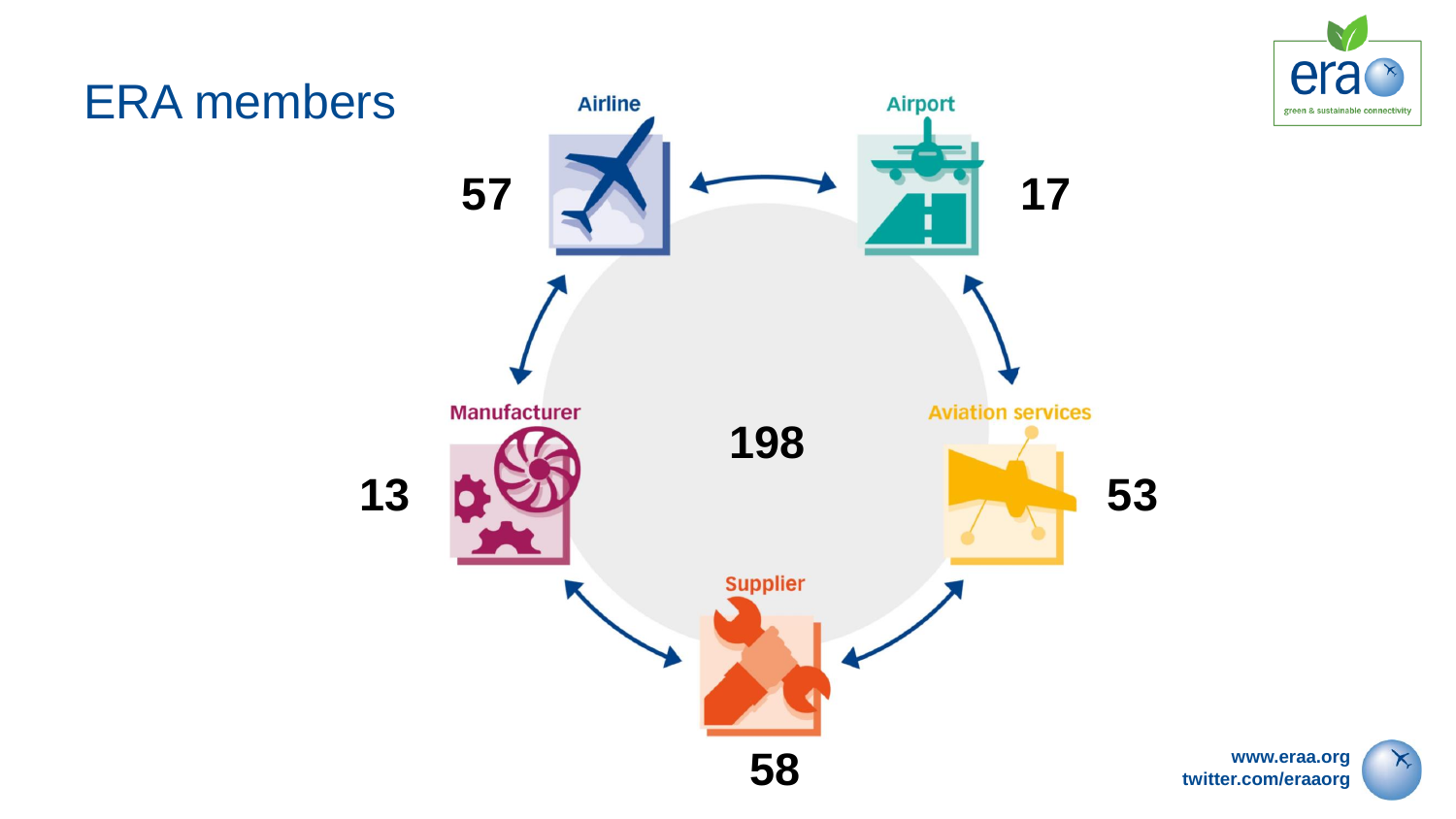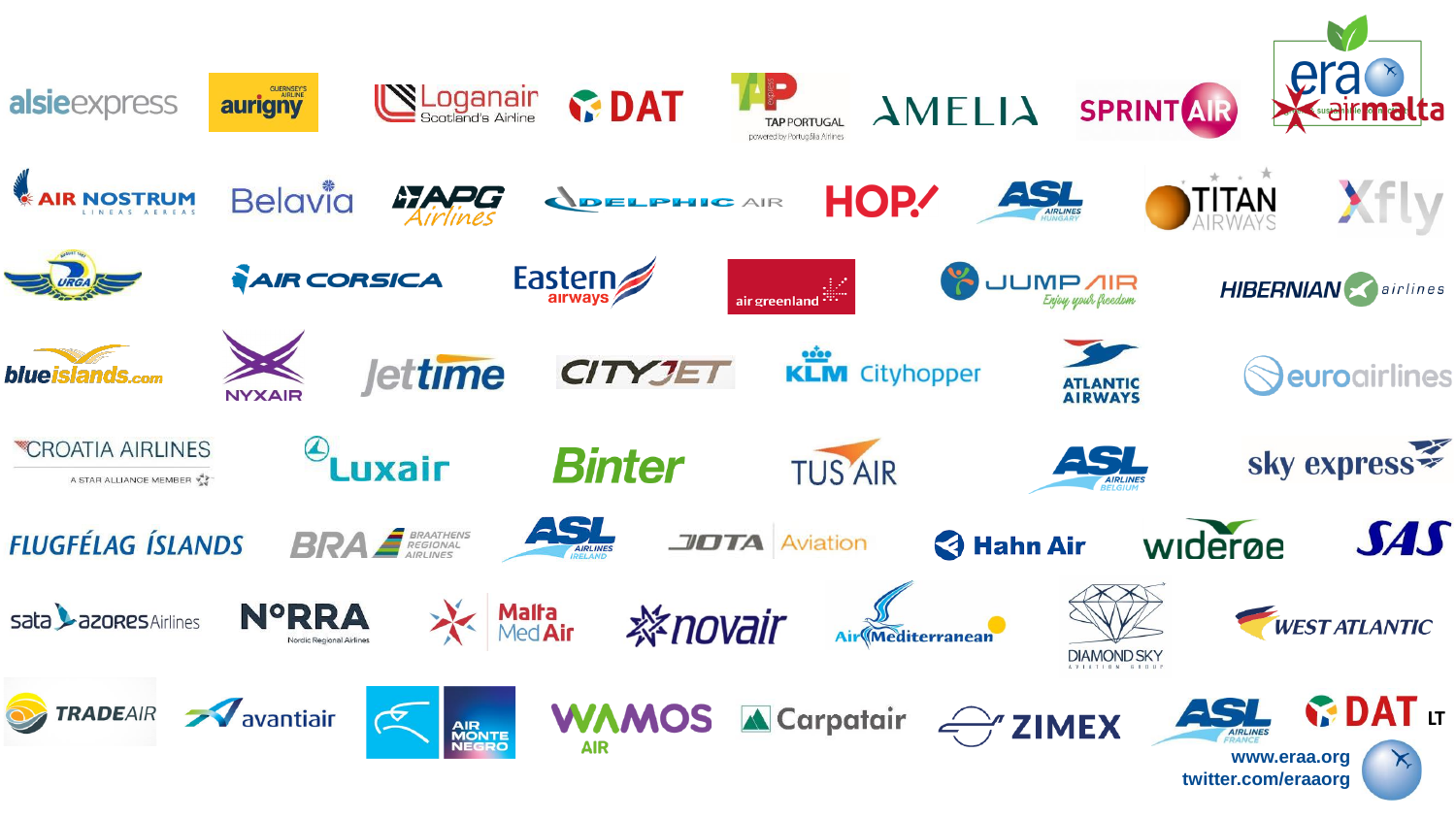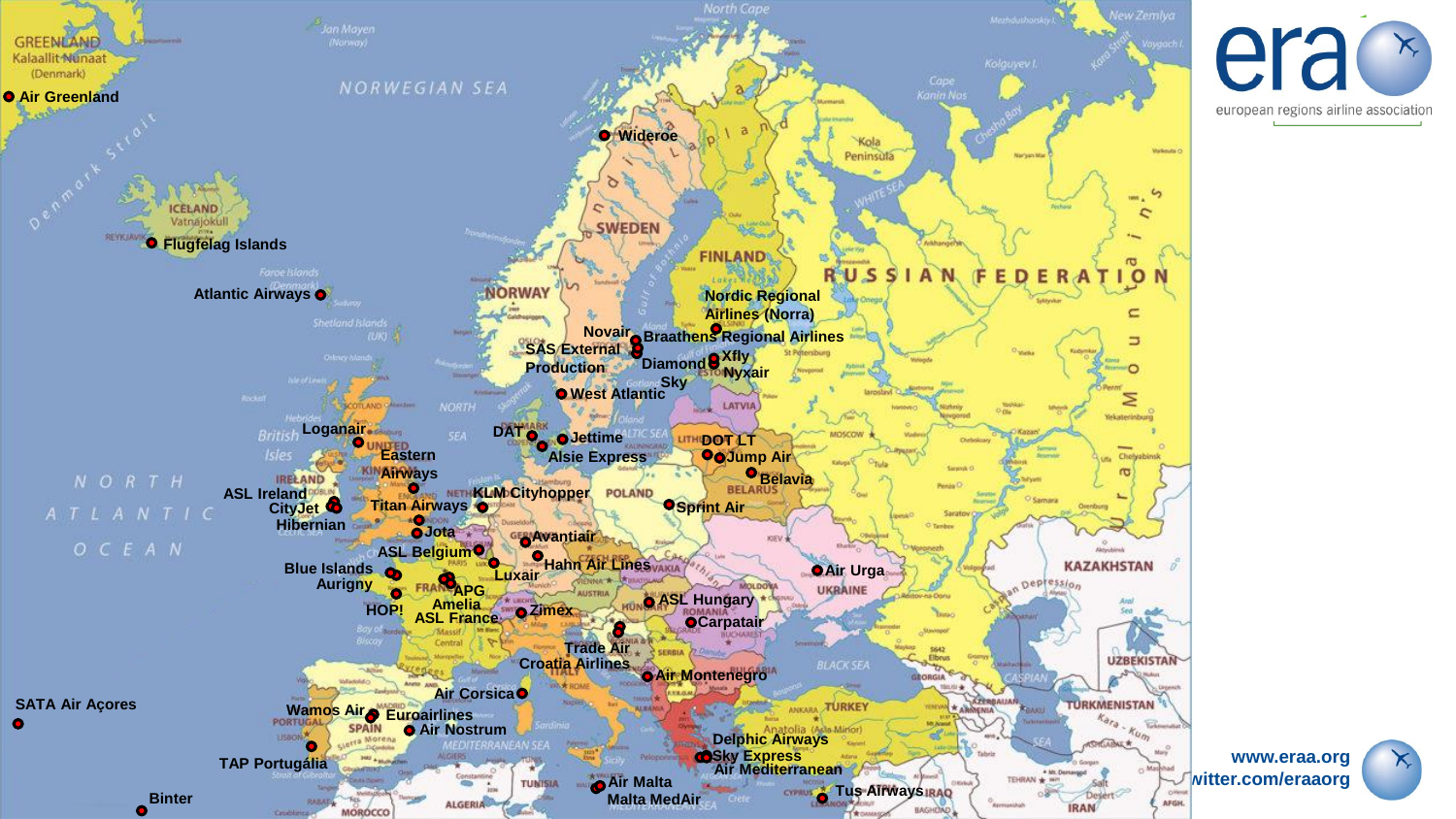## **ReFuel EU Aviation**



- ERA supports **targets** proposed by EC
- **Supply** at airports
	- $\rightarrow$  SAF should be accessible to ALL interested airlines  $\rightarrow$  Book and claim system ?
- ERA understands the need to avoid carbon leakage via the **antitankering provision**
	- $\rightarrow$  BUT possible operations and safety implications
	- $\rightarrow$  Allow for exceptions (tankering allowances) with a prior proper justification due to operational, regulatory or safety issues
- EU approach only